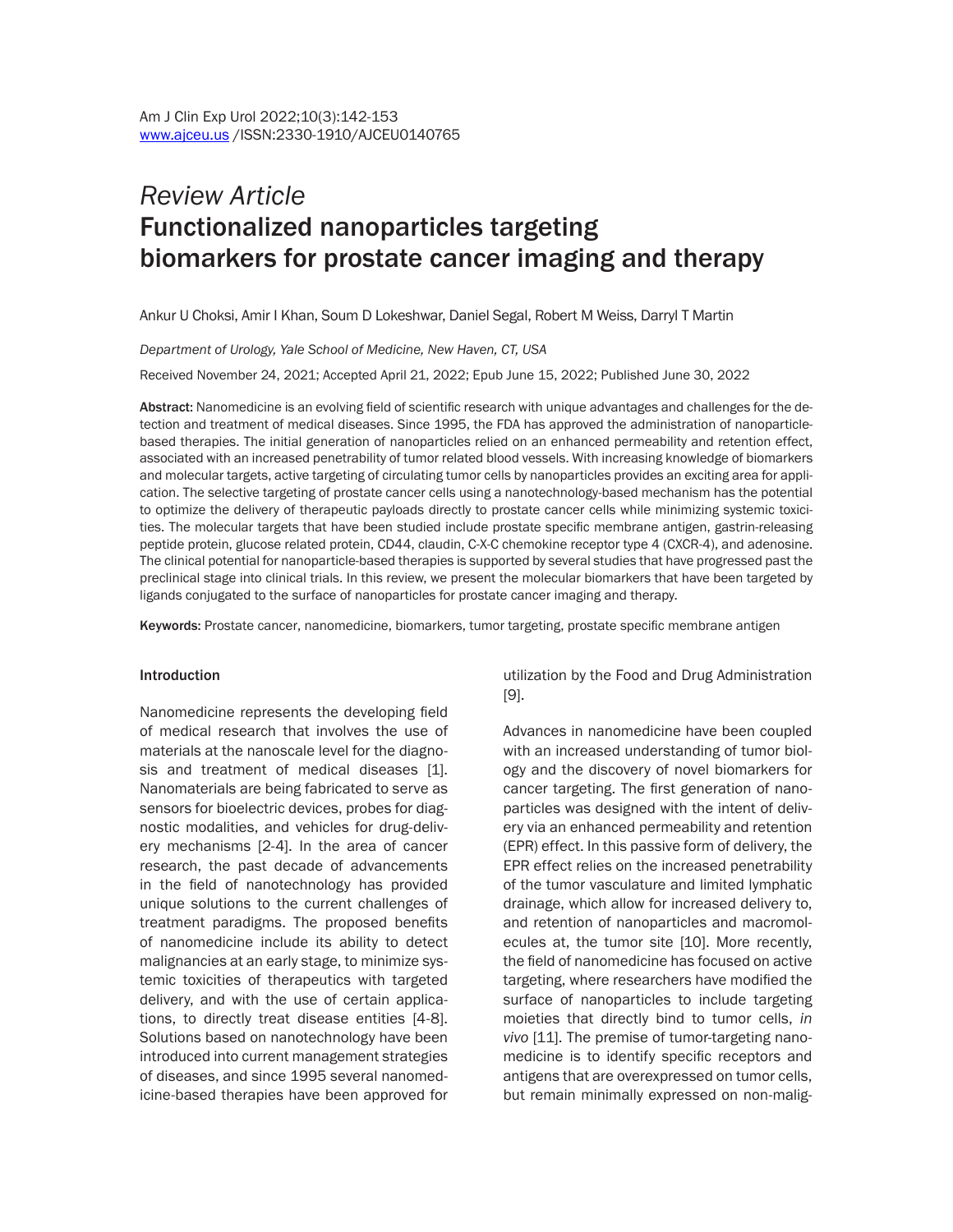

Figure 1. Schematic showing the design of a multi-functionalized theranostic nanoparticle with associated moieties including prostate cancer specific targeting ligands, a therapeutic payload, an imaging probe, and hydrophilic sidechains.

nant cells. Multi-functionalized nanoparticles are then designed with a receptor-specific ligand and a chemotherapeutic and/or imaging enhancing payload (Figure  $1$ ). As the understanding of tumor biology and molecular targets evolves, the development of multi-functionalized nanoparticles may improve the sitespecific delivery of chemotherapeutic payloads to tumor cells [12].

One of the solid tumor malignancies that would benefit from selective targeting is prostate cancer. Prostate cancer is one of the leading cancer-related causes of death in males, with approximately one in nine males being diagnosed during their lifetime [13]. While locally advanced prostate cancer has been successfully treated with surgical resection, patients diagnosed with metastatic disease must rely on medical management with hormone therapy, chemotherapy, and immunotherapy, which are often associated with systemic side effects that negatively affect quality of life [14]. The selective targeting of prostate cancer cells using nanotechnology-based delivery vehicles containing chemotherapeutic payloads has the potential to optimize the transport of therapies to the prostate cancer while minimizing systemic toxicities. In this review, we present an overview of the potential antigens and receptors studied by investigators in the development of novel, functionalized nanoparticles for targeting prostate cancer.

# Pre-clinical targets identified for prostate cancer

# *Prostate-specific membrane antigen*

Prostate-specific membrane antigen (PSMA) is a type II cell surface membrane glycoprotein consisting of an intracellular, transmembrane, and extracellular domain. PSMA is predominantly expressed by the prostate cells and also is found in the central nervous system, kidney, proximal small intestine, and salivary glands [15]. PSMA has been found to be overexpressed on prostate carcinoma and metastatic prostatic cancer cells, as compared to benign prostate cells, with the up-regulated expression of PSMA being associated with more aggressive disease [16, 17]. PSMA has been a widely targeted moiety due to its large extracellular domain, its overexpression in malignant cells, and its demonstrated potential for internalization of bound substrates, supporting its potential role in targeted drug delivery.

Ligands that can decorate the surfaces of biocompatible nanoparticles have been designed to target the extracellular domain of PSMA. Hrkach *et al*. functionalized a docetaxel-encap-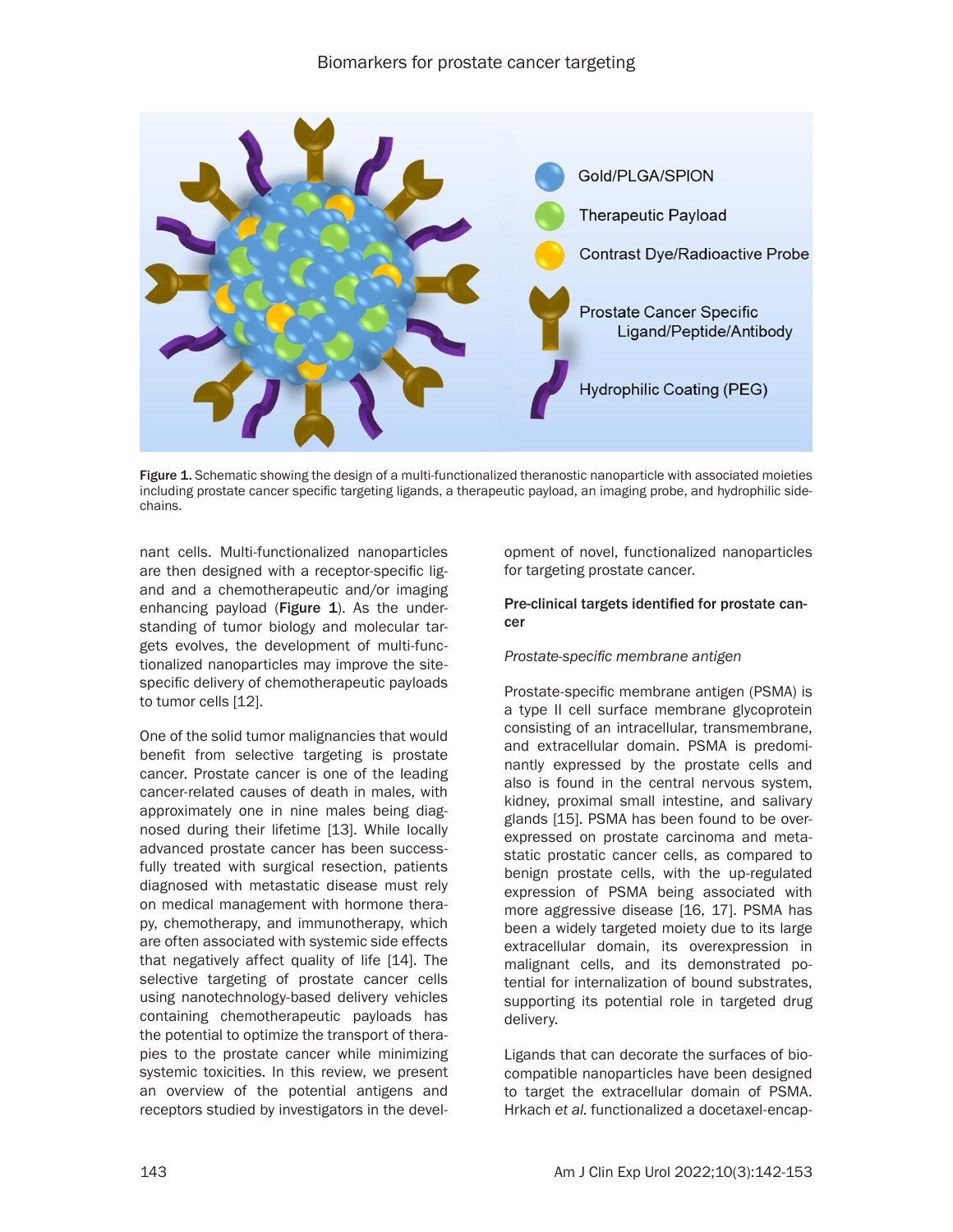sulated polymeric nanoparticle with a small molecule ligand, ACUPA (2-(3-((*S*)-5-amino-1 carboxypentyl) ureido) pentanedioic acid), to target PSMA [18]. *In vitro* binding studies demonstrated a higher affinity of organic nanoparticles functionalized with ACUPA for PSMA as compared to non-functionalized polymeric nanoparticles. In a mouse xenograft model, studies validated the enhanced delivery and accumulation of docetaxel to PSMA-expressing solid tumors with the use of targeted polymeric nanoparticles as compared to solvent based docetaxel formulations. Early clinical trials with these docetaxel-loaded ACUPA functionalized nanoparticles, now referred to as BIND-014, revealed a potential for clinical translation. A Phase II, single-arm trial was performed with the administration of BIND-014 to 42 chemotherapy naïve patients with metastatic, castration-resistant prostate cancer (mCRPR) [19]. Overall, patients with mCRPR who were treated with BIND-014 exhibited a median radiographic progression-free survival of 9.9 months. Even though the authors interpreted the trials as being favorable, this was a singlearmed trial and was not compared directly with a docetaxel-free arm. The most common side effects reported by participants in the trial were fatigue, nausea, and neuropathy, with the latter event reported at a rate similar to that of non-targeted docetaxel formulations, which is concerning for off-site toxicity. In preclinical studies in xenograft models the nanoparticles exhibited an increased tumor accumulation of docetaxel, a lower volume of distribution, and a slower clearance compared to conventionally administered docetaxel [18].

A theranostic agent with both imaging and therapeutic capabilities was developed by Mangadlao *et al*. in which a PSMA-1 ligand was used to target the PSMA receptor on prostate cancer cells [20]. The gold nanoparticles designed by this group also conjugate Pc4, a fluorescent photodynamic therapy drug, to assist in intra-operative detection of PSMA positive prostate cancer cells. Using spectroscopic techniques, *in vitro* experiments demonstrated increased uptake of the gold nanoparticles by PSMA-positive PC3pip cells compared to PSMA-negative cell lines, suggesting active targeting of the PSMA-1 ligand for the PSMA receptor.

A monoclonal antibody, J591 (mAb HuJ591), also has been designed to target the extracellular domain of the PSMA receptor, and investigators have designed nanoparticles that express J591 on its surface. Nagesh *et al.*, designed superparamagnetic iron oxide nanoparticles (SPIONs) encapsulating docetaxel that target PSMA via the J591 antibody [21]. The targeting efficacy of the J591-SPION-docetaxel nanoparticles was evaluated by *in vitro* studies, which demonstrated increased uptake of the nanoparticles in PSMA - positive cell lines. Western blot analysis demonstrated an upregulation of pro-apoptotic proteins in prostate cancer cells after treatment with the J591- SPION-docetaxel nanoparticles, showing both the delivery of docetaxel and its anti-tumor properties. The preclinical effectiveness of J591-SPION nanoparticles was evaluated by Tse *et al.* in a study in which J591-SPIONs were assessed as a potential tracer for magnetic resonance imaging [22]. *In vivo* experiments revealed increased magnetic resonance contrast uptake of J591-SPIONs by prostate cancer cells, which was not seen with non-targeted SPIONs.

In addition to iron oxide nanoparticles, researchers have developed bovine serum albumin (BSA) - polyethylenimine biocompatible nanoparticles that target the PSMA receptor via an antibody approach. Pang *et al.* have designed a BSA nanoparticle that co-delivers docetaxel and p44/42 mitogen-activated protein kinase siRNA directly to prostate cancer cells, and have demonstrated a two-fold decrease in the required dose to achieve a 50% inhibition of cellular growth as compared to nanoparticles loaded with docetaxel alone [23]. For prostate cancer (CWR22R) xenograft mice treated with the docetaxel-p44/42 siRNA conjugate BSA nanoparticle, median survival improved to 45 months as compared to 18 months for mice treated with docetaxel alone. Another polymeric nanoparticle to take advantage of the J591 antibody - PSMA receptor complex, is the poly (lactic-co-glycolic acid)-curcumin nanoparticle (PLGA-CUR-NP) developed by Yallapu *et al.* [24]*.* Curcumin is a natural phytochemical, which may have potential in anti-cancer therapeutics via the induction of apoptosis in malignant cells [25]. By radiolabeling the J591 antibody with  $131$  lodine, the investigators were able to visualize the targeted delivery of PLGA-CUR-NPs to prostate cancers, and PCR analysis demonstrated an upregulation of apoptotic proteins and a downregulation of oncogenic mRNA [24]. Hence, the targeting of the external do-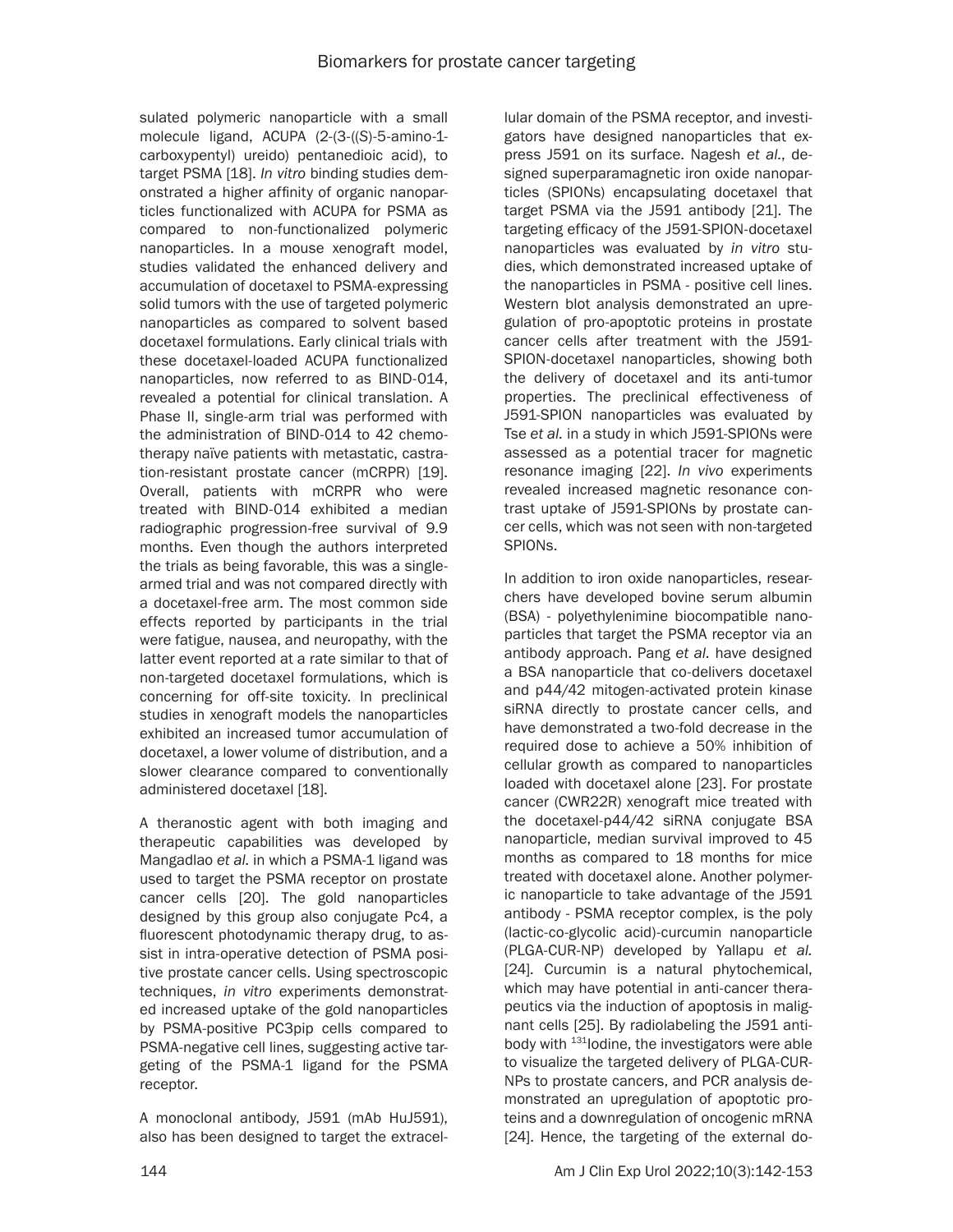main of PSMA via the mAb HuJ591 is a potential tool to aid in the localization of the prostate cancer. Investigators have demonstrated the ability to synthesize both metallic and polymeric nanoparticle compositions with the mAb HuJ591 antibody functionalized to its surface.

Aptamers are small, single-stranded DNA or RNA oligonucleotides that can selectively bind to a specific target with high affinity. The small size and facile synthesis of aptamers has made them a promising oligonucleotide for targeting PSMA. The A9 and A10 aptamers are common sequence oligonucleotides that have been used to target prostate cancer secondary to its three-dimensional tertiary structure and its binding to PMSA. Relative to antibodies, the PSMA aptamers have the advantage of smaller size and molecular weight and decreased immunogenicity [26]. The facile synthesis of nanoparticles functionalized with targeting aptamers has been well described for prostate cancer imaging and therapy [27].

Functionalizing the surface of polymeric PLGA nanoparticles with the A10 PSMA aptamer, Dhar *et al.* delivered cisplatin to prostate cancer cells via the endocytosis of the nanoparticle carrier [28]. Nanoparticles functionalized with the A10 aptamer had increased internalization of the nanoparticle as compared to non-targeted nanoparticles. The specific binding of A10 to PSMA was further confirmed by the increased internalization of nanoparticles in experiments involving PSMA-positive prostate cancer cell lines as compared to PSMAnegative cell lines. Similar A10 aptamer functionalized PLGA - PEG polymeric nanoparticles were designed by Cheng *et al.* with tunable size characteristics [29]. Bio-distribution studies performed on a LNCaP xenograft mouse model revealed a four-fold increase in nanoparticle delivery using the aptamer targeting nanoparticle  $(0.83% \pm 0.21%$  injected dose/ gram tissue) as compared to non-targeting nanoparticles  $(0.22\% \pm 0.07\%)$ . The same group of investigators designed a novel quantum dot, nano-scaled semiconductor with optical properties, functionalized with the A10 aptamer and doxorubicin for prostate cancer targeting and drug delivery [30]. Doxorubicin, an anthracycline with fluorescent properties, intercalates into the double strands of the aptamer. When doxorubicin is bound to the aptamer, doxorubicin absorbs and quenches the fluorescence of the quantum dot. Upon

targeted delivery of the quantum dot vehicle to the prostate cancer cell, doxorubicin is released from the complex, resulting in activation of the fluorescence of the quantum dot, which can be visualized using fluorescent microscopy.

Metallic nanoparticles also have been functionalized to exhibit the PSMA aptamer on its surface. Kim *et al.* developed a gold nanoparticle functionalized with the A9 PSMA aptamer for use as a computed tomography contrast agent [31]. Using A9 aptamer functionalized gold nanoparticles, *in vivo* studies demonstrated a four-fold increase in CT intensity of LNCaP PSMA-expressing prostate cancer cells (Hounsfield units  $130 \pm 17$ ) as compared to PC3 PSMA non-expressing prostate cancer cells (Hounsfield units  $28 \pm 3$ ). The investigators were able to load doxorubicin to the A9 aptamer functionalized gold nanoparticle and using an MTT assay showed equipotent cytotoxicity of the doxorubicin loaded nanoparticle with free doxorubicin in LNCaP prostate cancer cells.

Hence, PSMA, when it is expressed, is a suitable target for prostate cancer cells as revealed by established pre-clinical and clinical nanoparticles. Nanoparticles have been functionalized with ligands, antibodies, and aptamers that target the extra-cellular domain of PSMA. Binding to the PSMA receptor results in endocytosis of the nanoparticle complex, allowing for a potent delivery method of antineoplastic agents. Selection of patients with prostate cancer cells that express PSMA will likely optimize future treatments with PSMA targeting therapies.

# *Gastrin-releasing peptide receptor*

The gastrin-releasing peptide receptor (GRPR) is a G-protein coupled receptor that activates the phospholipase C signaling pathway, regulating the release of gastrointestinal hormones and smooth muscle contractions [32]. The GRPR is aberrantly expressed in several malignancies including prostate cancer and is involved in epithelial cell proliferation and the promotion of mitosis. Bombesin is a neuropeptide that contains a homologous set of amino acids with the mammalian gastrin-releasing peptide, allowing for its high-affinity binding to the GRPR [33]. Several bombesin analogs have been designed for targeting the GRPR to target prostate cancer.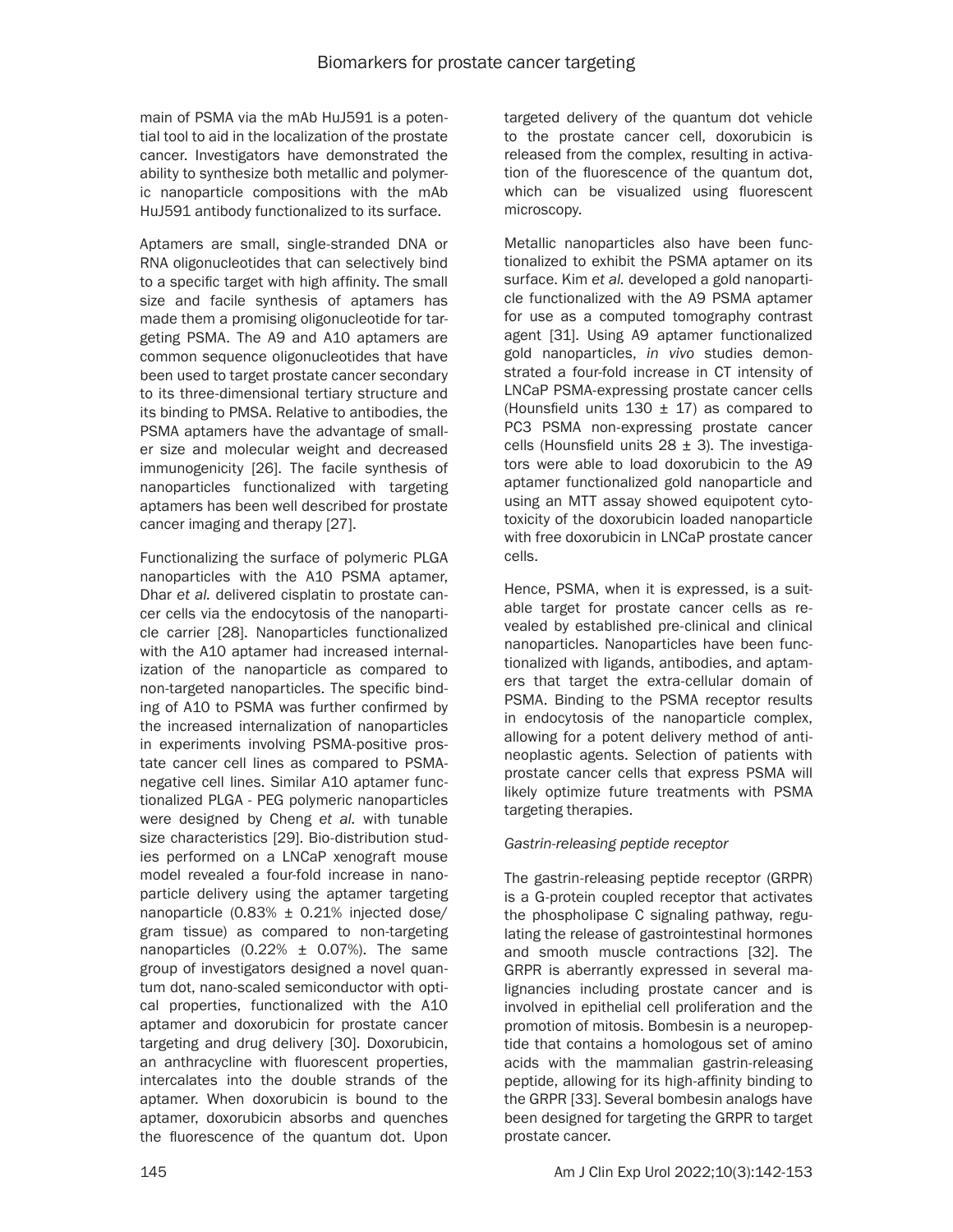A preclinical magnetic resonance imaging probe based on a SPION formulation functionalized with bombesin was developed by Martin *et al.* [34]*.* Bombesin and rhodamine, a fluorescent dye, were conjugated to the surface of the SPION through click chemistry, allowing for facile synthesis [34]. Selective uptake of the bombesin functionalized SPIONs as compared to non-targeting SPIONs was demonstrated in PC3 prostate cancer cells, with *in vitro* studies demonstrating internalization of the SPION.

Radiolabeled metallic nanoparticles functionalized with bombesin have been developed to target the GRPR. Zambre *et al.* synthesized gallium radiolabeled gold nanoparticles functionalized with bombesin [35]. Biodistribution studies demonstrated an approximate six-fold greater uptake of the bombesin functionalized gold nanoparticles in PC3 tumors as compared to non-targeted gold nanoparticles [35]. Technetium radio-labeled gold nanoparticles functionalized with bombesin and hydrazinonicotinamide (HYNIC) were developed by Mendoza-Sanchez *et al.* for *in vivo* imaging of the GRPR [36]. *In vitro* analysis demonstrated that the bombesin functionalized to the surface of the gold nanoparticles exhibited a high affinity for GRPR positive, PC3 prostate cancer cells. Micro-SPECT imaging in a PC3 prostate tumorbearing mouse model demonstrated tumor uptake of the radiolabeled gold nanoparticles within 1 hour of administration. In addition to gold nanoparticles, radiolabeled copper sulfide nanoparticles have been designed by Cai and colleagues [37]. After the surface modification of the copper sulfide nanoparticle with Poly (ethylene glycol) (PEG), bombesin was linked to PEG through an amino-carboxyl condensation reaction. In a PC3 orthotopic prostate tumor mouse model, bombesin functionalized nanoparticles demonstrated an enhanced PET/CT signal approximately 6 hours post-injection [37].

Lee *et al.* synthesized chitosan nanoparticles conjugated with bombesin to target the GRPR [38]. The chitosan nanoparticle conjugates were labeled with Cy5.5, a near-infrared fluorophore [38]. Relative to non-targeting nanoparticles, bombesin-targeting chitosan nanoparticles had increased binding to the PC3 cell surface and tumor accumulation. SPION were further conjugated to the chitosan complex for use as a potential MRI tracer.

# *Glucose-regulated protein (78-kDA)*

Glucose-regulated proteins are stress - inducible chaperone molecules that belong to the heat shock protein family and are involved in protein folding and the transport of misfolded proteins for degradation [39]. They are found in the endoplasmic reticulum and mitochondria, and are integral in the proper functioning of these organelles. Glucose-regulated proteins are classified by their molecular weight, with GRP78 established as an ubiquitous protein involved in the homeostatic balance of the endoplasmic reticulum. In the setting of endoplasmic reticulum stress, the nucleus transcribes unfolded protein response - associated genes, following which GRP78 is induced to regulate protein folding and to maintain cellular homeostasis. Neoplastic cells induce endoplasmic reticulum stress and hence upregulate GRP78 to maintain protein folding. In mouse models, GRP78 has been shown to be overexpressed in several cancer types, including prostatic adenocarcinomas, and is involved in tumorigenesis, cell proliferation, downregulation of apoptotic proteins, and the adhesion between metastatic prostate cancer cells and the bone microenvironment [40]. Furthermore, malignant cells have an increased localization of GRP78 to its cell membrane, an effect not seen in benign cells. Several peptides and antibodies have been designed to target and inhibit GRP78 on both the cell surface and the endoplasmic reticulum [41].

Zhang *et al.* designed a preclinical calcium phosphate - polymeric conjugate nanoparticle that targets GRP78 with the Arg-Gly-Asp (RGD) ligand to co-deliver docetaxel and GRP78 siR-NA for an anti-prostate cancer effect [42]. The delivery of GRP78 siRNA is hypothesized to silence GRP78, and to sensitize prostate cancer cells to chemotherapy [43]. *In vitro* studies of PC3 prostate cancer cells demonstrated a synergistic induction of apoptosis upon treatment with nanoparticles co-encapsulating both GRP78 siRNA and docetaxel when compared to the simultaneous administration of a combination of free docetaxel and free GRP78 siRNA or either alone [42].

The KDEL amino acid sequence can bind to the carboxy-terminal domain of GRP78, and anti-KDEL antibodies have been employed by Delie *et al.* to functionalize the surface of polymeric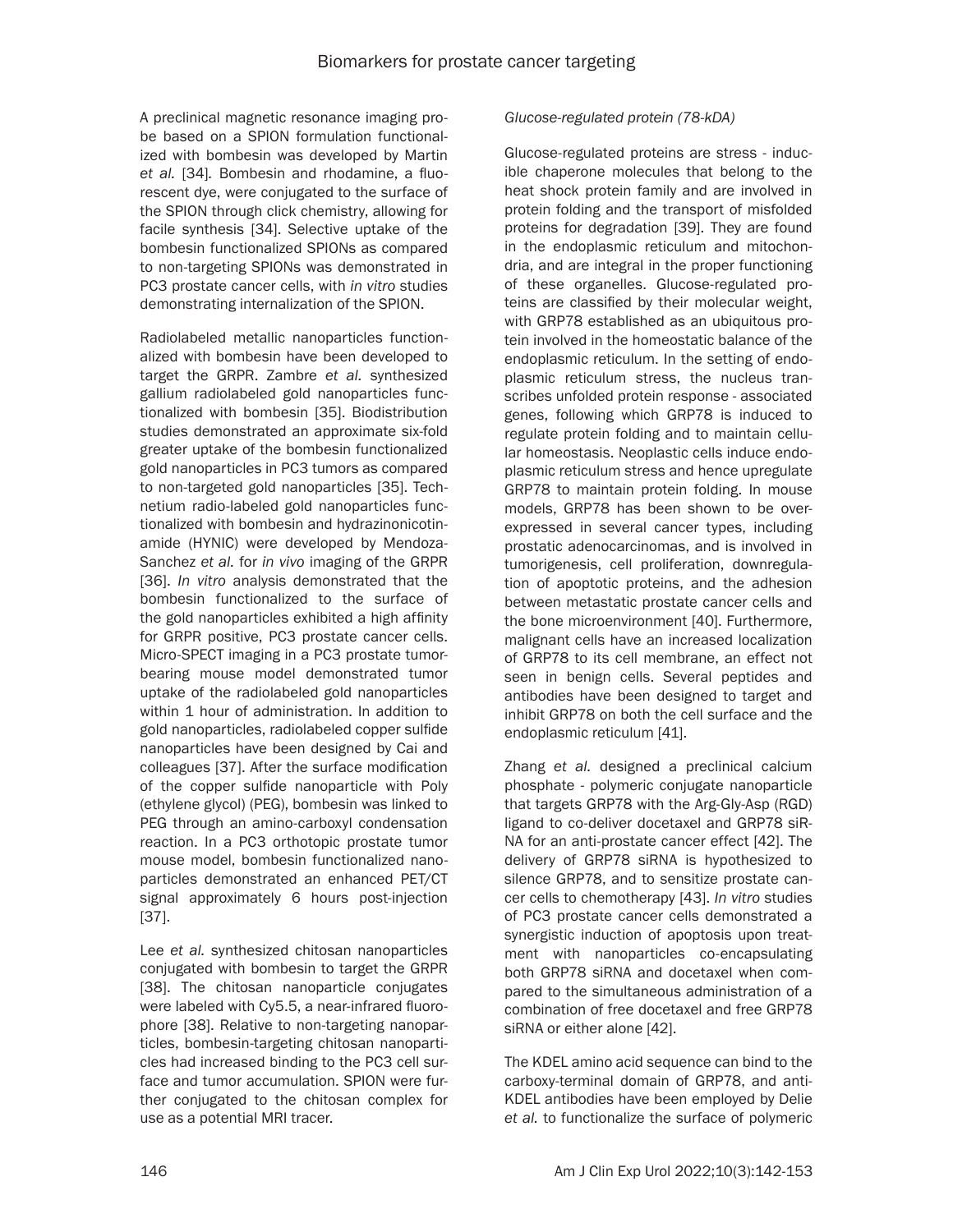nanoparticles loaded with Paclitaxel [44]. PC3 and DU145 prostate cancer cell lines were tested for GRP78 targeting, with the non-cancerous PNT1B cell line serving as a negative control. Using these functionalized nanoparticles *in vitro* cell viability studies demonstrated increased cell sensitivity to Paclitaxel in the DU145 prostate cancer cell line which highly expresses GRP78 on its cell membrane compared to PC3 and PNT1B cells which either have a low expression or no expression of GRP78 on its cell membrane.

# *CD44 antigen*

The CD44 antigen is a multi-structural cell surface and transmembrane glycoprotein that is involved in cell differentiation, proliferation, migration, and in the presentation of chemokines and cytokines to appropriate receptors [45]. CD44 is a single chain molecule composed of an extracellular domain that has a ligand-binding site, a membrane-proximal region, a transmembrane domain, and a cytoplasmic tail [46]. CD44 serves as a receptor for hyaluronan, a component of extracellular matrices. The CD44 antigen has been shown to be overexpressed in several cancer types, including prostate cancer [47].

In order to target CD44, investigators have functionalized the surface of polymeric nanoparticles with hyaluronic acid (HA). Huang *et al.*  synthesized HA - functionalized polymeric PEG - gelatin nanoparticles to deliver epigallocatechin-3-gallate (EGCG), the natural constituent of green tea extracts [48]. The HA-PEG-gelatin EGCG nanoparticle demonstrated increased cellular uptake in PC3 (CD44+) prostate cancer cells as compared to CD44 knock out PC3 cells. Western blot experiments revealed an increase in pro-apoptotic proteins following treatment with the functionalized nanoparticle. Alternatively, Wei *et al.* designed salinomycin encapsulated lipid PLGA nanoparticles, which were functionalized with the rat anti-human CD44 Alexa Fluor® 488 antibody [49]. Initial studies demonstrated anti-cancer activity of salinomycin against prostate cancer - initiating cells. Magnetic sorting techniques were used to differentiate the DU145 and 22RV1 prostate cell lines by their expression of CD44. For CD44+ cells, the antibody conjugated PLGA nanoparticles demonstrated increased delivery of salinomycin compared to salinomycin alone or non-targeted nanoparticles.

Sanfilippo *et al*. synthesized gold nanospheres functionalized with hyaluronic acid (HA) for targeting CD44 receptors [50]. The targeting capability of the HA-gold nanospheres was evaluated in CD44+ PC3 prostate cancer cells. Compared to non-functionalized gold nanoparticles, a higher cellular uptake was seen for the HA-functionalized gold nanoparticles in PC3 prostate cancer cells.

# *Claudin*

Claudins are a family of tight junction proteins that reside within the cell membrane. Histochemical analysis has demonstrated the upregulation of claudin-3 and claudin-4 in neoplastic prostatic cells as compared to benign tissue [51]. Martin et al. demonstrated a higher expression of claudin-3 and claudin-4 in higher grade human prostate cancer biopsy specimens as compared to lower grade specimens [52].

The Clostridium perfringens enterotoxin (CPE) is well established to bind to the claudin-3 and claudin-4 receptors with high affinity, resulting in increased porosity of the cellular membrane of prostate cancer cells. The increased porosity of the cellular membrane creates an osmotic disequilibrium and the eventual lysis of the cell [53, 54]. Rajapaksa *et al.* have synthesized PLGA polymeric nanoparticles that target claudin-4, however their work focused on targeting microfold (M) gut-associated cells [55]. The investigators utilized the carboxyl-terminal 30 sequence of amino acids of CPE as a targeting ligand for claudin-4.

Martin *et al.* targeted claudin-3 and claudin-4 receptors by functionalizing the surface of PLGA polymeric nanoparticles with a non-toxic truncated CPE peptide fragment [52]. The functionalized nanoparticles co-encapsulated SPI-ON and rhodamine, for potential use in fluorescent-based and MRI studies. In a PC3 prostate tumor xenograft mouse model, CPE functionalized nanoparticles had an increased uptake by prostate cancer cells. Initial MRI studies in a mouse model correlated with increased uptake in prostate tumors following administration of CPE functionalized nanoparticles. Hence, utilizing the affinity for claudin-3 and claudin-4 by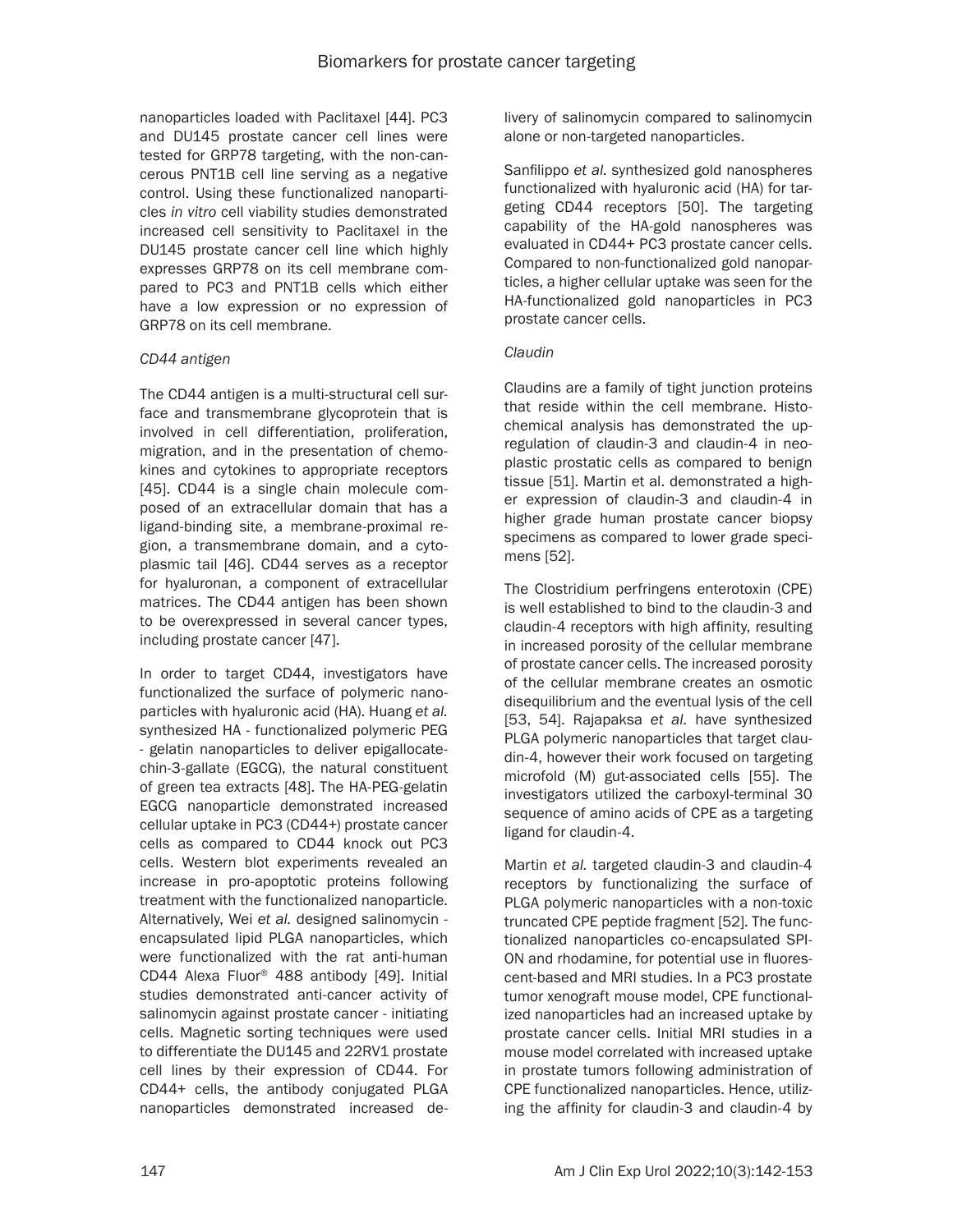the CPE peptide represents a potential means by which prostate cancer can be targeted [52].

# *CXCR-4*

CXCR-4 is a chemokine receptor specific for the C-X-X motif chemokine 12 (CXCL12), which has a role in lymphocytic chemotactic activity, in the function of CD4+ T cells in HIV infections, and in directing hematopoietic stem cells to the bone marrow [56]. CXCR-4 has been shown to be upregulated in several malignancies including prostate cancer and is involved in tumor migration and metastatic spread [57, 58]. In addition to the CXCR-4/CXCL12 axis, synthetic ligands such as AMD3100 and FC131 have been developed to target and inhibit the CXCR-4 pathway. The synthesis of AMD3100 functionalized gold nanoparticles doped with radioactive copper has been described by Zhao and colleagues [59]. The AMD3100 functionalized gold nanoparticles showed high specificity for CXCR-4 in a breast tumor mouse model, with potential applications in positron emission tomography and drug delivery.

Although a CXCR-4 targeted nanoparticle platform has not been well tested in prostate cancer cell lines, the effect of free AMD3100 on prostate cancer chemosensitivity has provided promising results. Domanska and colleagues have shown that when PC3 prostate cancer cells were treated with AMD3100, there was increased anti-cancer sensitivity to docetaxel [60]. The investigators also noted that the expression of CXCR-4 was increased in bony metastases as compared to primary tumor sites, suggesting a potential application for targeting metastatic prostate cancer.

# *Adenosine*

Adenosine receptors are over-expressed in prostate cancer cell lines, and their activation increases cellular proliferation [61, 62]. Swami et al. targeted the adenosine receptor in DU145 prostate cancer cells using adenosine receptor ligand functionalized nanoparticles encapsulating docetaxel [63]. The functionalized nanoparticles enhanced endocytosis, mediated uptake by the DU145 prostate cancer cells, and permitted the use of lower doses of docetaxel without decreasing the therapeutic effect [63]. Currently, there are two active clinical trials in progress that are targeting the Adenosine A2A receptor in metastatic castration-resistant prostate cancer patients (Table 2).

# **Discussion**

In this review, we have described multiple prostate cancer targeting moieties, in various stages of development, employing nanoparticle vehicles (Table 1). The selective targeting of neoplastic cells using nanoparticle - based carriers has promising potential in cancer imaging and for the delivery of chemotherapeutics, while minimizing systemic toxicities. The targets described in this review, which include PSMA, GRPR, GRP78, claudin, CD44 antigen, CXCR-4, and adenosine are advantageous due to their upregulation in malignant cells, increasing the stochastic likelihood of targeted delivery of imaging or therapeutic agents to tumor cells as compared to benign cells. From studies that have been performed to date, it is evident that tumor biology and the expression of specific biomarkers within individual patient tumor microenvironments play a significant role in further optimizing treatment strategies.

The utilization of a nanoparticle vehicle for cancer targeting and drug delivery continues to remain prospective. There are several national clinical trials evaluating the use of these nanoparticles in solid tumors. National clinical trials related to prostate cancer are listed in Table 2. Of the studies included, the planned clinical indications for use of these nanoparticles include directed anti-tumor actions on metastatic and non-metastatic disease, *in vivo* enhancement of radiation therapy, *in situ* photo thermal ablation, and their use as diagnostic tracers in MRI/PET imaging modalities. Many of the current nanoparticles that are being tested rely on the EPR effect for the delivery of payload to the cancer site, a passive form for payload delivery. A nano-particulate form of paclitaxel, NanoPac®, was clinically evaluated in a single institution phase 2a trial, NCT03077659, and demonstrated reductions in mean tumor volume, PSA-density, and percent adenocarcinoma in biopsy specimens. Only three studies have addressed nanoparticles that actively target biomarkers on prostate cancer cells *in vivo;* NCT04167969 (PSMA) and NCT04089553 and NCT0449- 5179 (Adenosine A2a receptor). The payloads involved in these studies include camptothecin, a natural alkaloid with anti-topoisomerase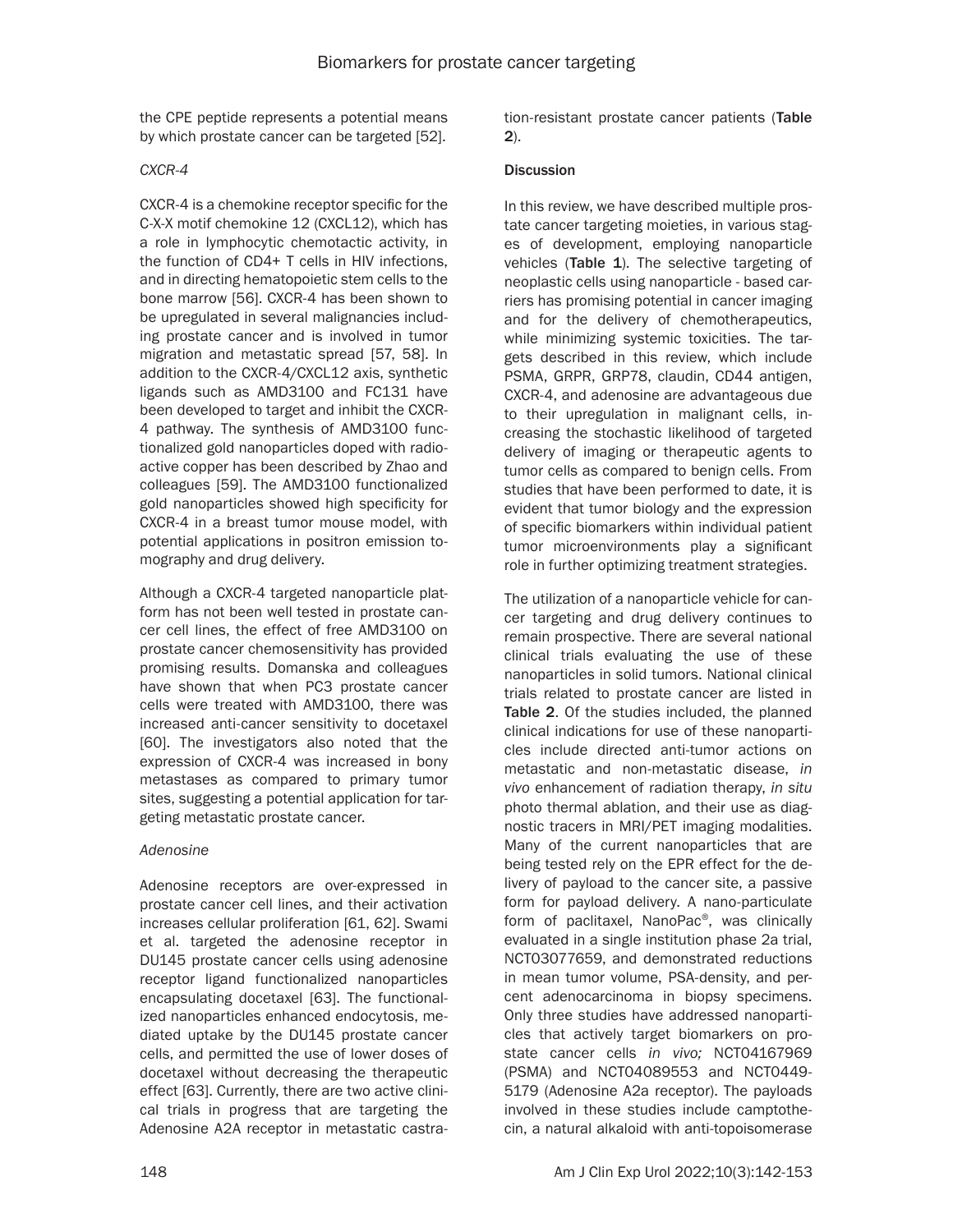| Receptor                           | <b>Targeting Agent</b>                                | Nanoparticle Formulation                 | <b>Therapeutic Payload</b>                             | Prostate Cancer Cell/Mouse Model | Reference |
|------------------------------------|-------------------------------------------------------|------------------------------------------|--------------------------------------------------------|----------------------------------|-----------|
| Prostate specific membrane antigen | <b>ACUPA</b>                                          | PLA <sup>a</sup> , PLGA <sup>b</sup>     | Docetaxel                                              | LNCaP                            | [18, 19]  |
|                                    | PSMA-1                                                | Gold                                     | Pc4 fluorescent dye                                    | PC3pip                           | [20]      |
|                                    | mAb HuJ591                                            | <b>SPION</b>                             | Docetaxel                                              | LNCaP, C4-2                      | [21, 22]  |
|                                    |                                                       | BSA-polyethylenimine                     | Docetaxel, p44/42 siRNA                                | CWR22R                           | $[23]$    |
|                                    |                                                       | <b>PLGA</b>                              | Curcumin, 131 lodine                                   | LNCaP, C4-2, DU145, PC-3         | $[24]$    |
|                                    | A10 aptamer                                           | PLGA, PEG                                | Cisplatin, Doxorubicin                                 | LNCaP                            | $[28-30]$ |
|                                    | A9 aptamer                                            | Gold                                     | Docetaxel                                              | <b>LNCaP</b>                     | $[31]$    |
| Gastrin-releasing peptide receptor | Bombesin                                              | <b>SPION</b>                             | Rhodamine dye                                          | PC <sub>3</sub>                  | $[34]$    |
|                                    |                                                       | Gold                                     | <sup>67</sup> Gallium, <sup>99</sup> Technicium, HYNIC | PC <sub>3</sub>                  | [35, 36]  |
|                                    |                                                       | Copper Sulfide                           | <sup>64</sup> Copper                                   | PC <sub>3</sub>                  | $[37]$    |
|                                    |                                                       | Chitosan, SPION                          | Cy5.5 fluorophore                                      | PC <sub>3</sub>                  | $[38]$    |
| Glucose-regulated protein (78-kDA) | RGD ligand                                            | Calcium Phosphate-DSPE <sup>c</sup> -PEG | Docetaxel, GRP78 siRNA                                 | PC <sub>3</sub>                  | $[42]$    |
|                                    | Anti-KDEL antibody                                    | PLA                                      | Paclitaxel                                             | PC3, DU145                       | $[44]$    |
| CD44 antigen                       | Hyaluronic acid                                       | PEG-gelatin                              | EGCG <sup>d</sup>                                      | PC <sub>3</sub>                  | [48]      |
|                                    | anti-human CD44 Alexa Fluor <sup>®</sup> 488 antibody | <b>PLGA</b>                              | Salinomycin                                            | DU145, 22RV1                     | $[49]$    |
|                                    | Hyaluronic acid                                       | Gold                                     | N/A                                                    | PC <sub>3</sub>                  | $[50]$    |
| Claudin                            | CPE peptide                                           | <b>PLGA</b>                              | SPION, Rhodamine dye                                   | PC <sub>3</sub>                  | $[52]$    |
| CXCR4                              | AMD3100/FC131                                         | Gold                                     | <sup>64</sup> Cu, Docetaxel                            | PC <sub>3</sub>                  | [59, 60]  |
| Adenosine                          | Adenosine receptor ligand                             | <b>SLN<sup>e</sup></b>                   | Docetaxel                                              | <b>DU145</b>                     | $[63]$    |

# Table 1. Summary of receptors and targeting agents employed to target prostate cancer using a nanoparticle carrier

®PLA = poly (D, L-lactide), ®PLGA = poly (D, L-lactide-co-glycolide), °DSPE = distearoyl phosphatidylethanolamine, ®EGCG = epigallocatechin-3-gallate, ®SLN = solid lipid nanoparticles (Glyceryl monostearate, soya lecithin

#### Table 2. Ongoing clinical trials employing a nanoparticle carrier for the detection or treatment of prostate cancer

| NCT number         | Receptor/Target        | Nanoparticle Formulation                    | <b>Therapeutic Payload</b>                                | Clinical Use                                | Estimated<br><b>Completion Date</b> |
|--------------------|------------------------|---------------------------------------------|-----------------------------------------------------------|---------------------------------------------|-------------------------------------|
| 04167969           | <b>PSMA</b>            | NOTA-PSMAi-PEG-Cy5.5-C'                     | <sup>64</sup> Cu radiolabel                               | MRI/PET tracer                              | 11/2022                             |
| 03531827           | $N/A^a$                | cyclodextrin-PEG                            | Camptothecin, Enzalutamide <sup>b</sup>                   | Anti-tumor activity in mCRPC                | 12/2021                             |
| 04240639, 02680535 | $N/A^a$                | Gold nanoshell-silica core-PEG              | N/A                                                       | Photothermal ablation                       | 06/2023                             |
| 02805894           | $N/A^a$                | Hafnium-oxide                               | NBTXR3 radio-enhancer                                     | External beam radiation therapy             | 11/2022                             |
| 04221828, 03077659 | $N/A^a$                | nanoparticulate paclitaxel                  | paclitaxel                                                | Anti-tumor activity in prostate cancer      | 01/2022                             |
| 04261777           | $N/A^a$                | Dextran-coated superparamagnetic iron oxide | Ferumoxtran-10                                            | MRI detection of metastatic prostate cancer | 03/2023                             |
| 04089553.04495179  | Adenosine A2a receptor | AZD4635                                     | AZD4635. Oleclumab <sup>b</sup> . Durvalumab <sup>b</sup> | Anti-tumor activity in mCRPC                | 12/2021                             |

<sup>a</sup>Targeting based on enhanced permeability and retention (EPR) effect; <sup>b</sup>Co-administered with nanoparticle therapy.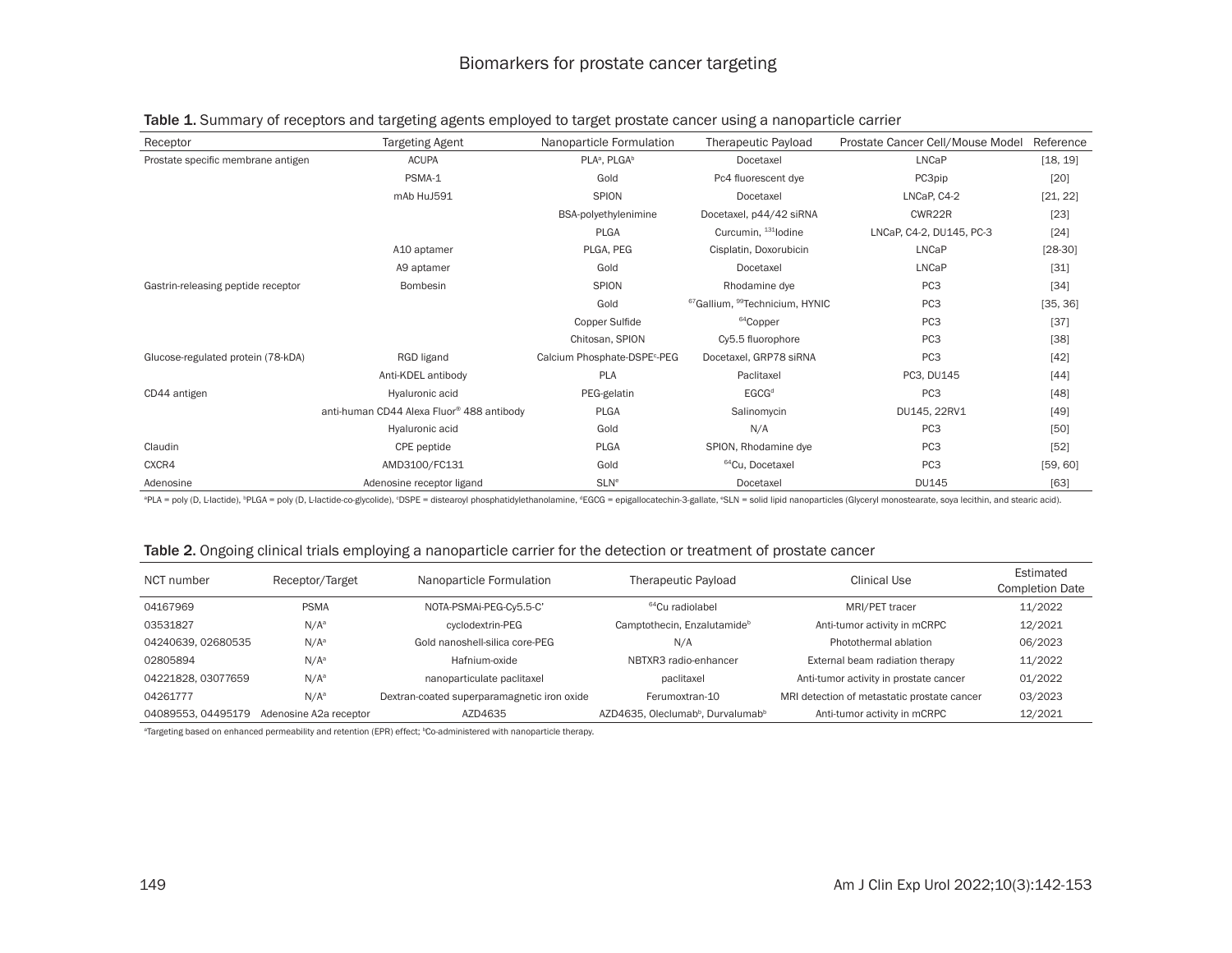activity, paclitaxel, and NBTXR3, a radioenhancer for external beam radiation therapy. The limited presence of nanoparticles with prostate cancer targeting capabilities in national clinical trials suggests the need for ongoing laboratory research focused on novel targeting approaches.

Despite the discussed advantages of nanoparticle - based cancer targeting strategies, there are several limitations that need to be overcome prior to the translation of these novel agents to the clinic. Starting from the synthesis and production of nanoparticles, precise experimental conditions need to be maintained, which depending on the type of nanoparticle being developed, can differ significantly from physiologic conditions. After production, nanoparticles need to undergo rigorous toxicity screening and evaluations. This requires evaluation of the physiochemical profile along with *in vitro* and *in vivo* cytotoxicity studies [64]. Once the production, stability, and toxicity of the nanoparticles have been addressed, the nanoparticles need to achieve optimal pharmacokinetic performance. The surface of the nanoparticles is generally coated with a polyethylene glycol layer to render hydrophilicity, in order to prolong the blood circulation time and to avoid the monocyte phagocytotic system and eventual excretion by the liver. However, by increasing the hydrophilicity of the nanoparticle conjugate, the potential for cellular internalization and tumor delivery is decreased. While specific targeting generally affords enhanced delivery of the nanoparticle and therapeutic payload to the tumor site, a study that reviewed 117 nanoparticles applied for cancer theranostics revealed a median nanoparticle delivery efficiency of only 0.7% of the administered nanoparticle dose to the targeted solid tumor [65]. When examining the preclinical studies associated with BIND-014, which utilized a PSMA-targeting docetaxel encapsulated nanoparticle for prostate cancer targeting, the targeting nanoparticle demonstrated a seven-fold increase in delivery of docetaxel, relative to free docetaxel, to circulating tumor cells  $(21.2 \pm 5.2 \text{ vs. } 3.30 \pm 0.76 \text{ ng of doceta}$ el/mg of tumor). While BIND-014 was successful in targeting prostate cancer with tolerable adverse events, the study eventually failed when it was expanded to target cervical and head and neck cancers. Likely reasons for the

failure of BIND-014 may be linked to tumor size and tumor density, which were not taken into consideration [66]. In addition, the histologic evaluation of the tumor and circulating tumor cells, from this trial, demonstrated the heterogeneous expression of PSMA, which suggests the need to identify patients that would be optimal candidates for the BIND-014 targeted nanoparticles. Moving forward, there needs to be an appropriate selection of targeting nanoparticles based on the expressed biomarkers on the patient's tumor cells. It becomes imperative that these limitations are addressed in the preclinical phase of nanoparticle synthesis and characterization prior to clinical translation.

# Conclusion

This review presents several prostate cancer molecular biomarkers that have been targeted by ligands conjugated to the surface of nanoparticles. While PSMA has been the most studied target, other targets such as GRPR, GRP78, CD44, claudin, CXCR-4, and adenosine have substantial supportive preclinical data to suggest clinical translation. The development of nanoparticle-based targeting strategies are within various phases of development, with a majority of the current clinical trials focusing on the enhanced permeability and retention effect. As the knowledge of biomarkers and molecular targets evolves, the active targeting of prostate cancer cells using nanoparticlebased carriers is an exciting field of research and precision medicine.

# Acknowledgements

This work was supported by the Office of the Assistant Secretary of Defense for Health Affairs through the Prostate Cancer Research Program under Award No. W81XWH-14-1-0487 and W81XWH-20-1-0297 (DTM). The opinions, interpretations, conclusions, and recommendations are those of the author and are not necessarily endorsed by the Department of Defense.

# Disclosure of conflict of interest

# None.

Address correspondence to: Darryl T Martin, Department of Urology, Yale School of Medicine, New Haven, CT, USA. E-mail: [darryl.martin@yale.edu](mailto:darryl.martin@yale.edu)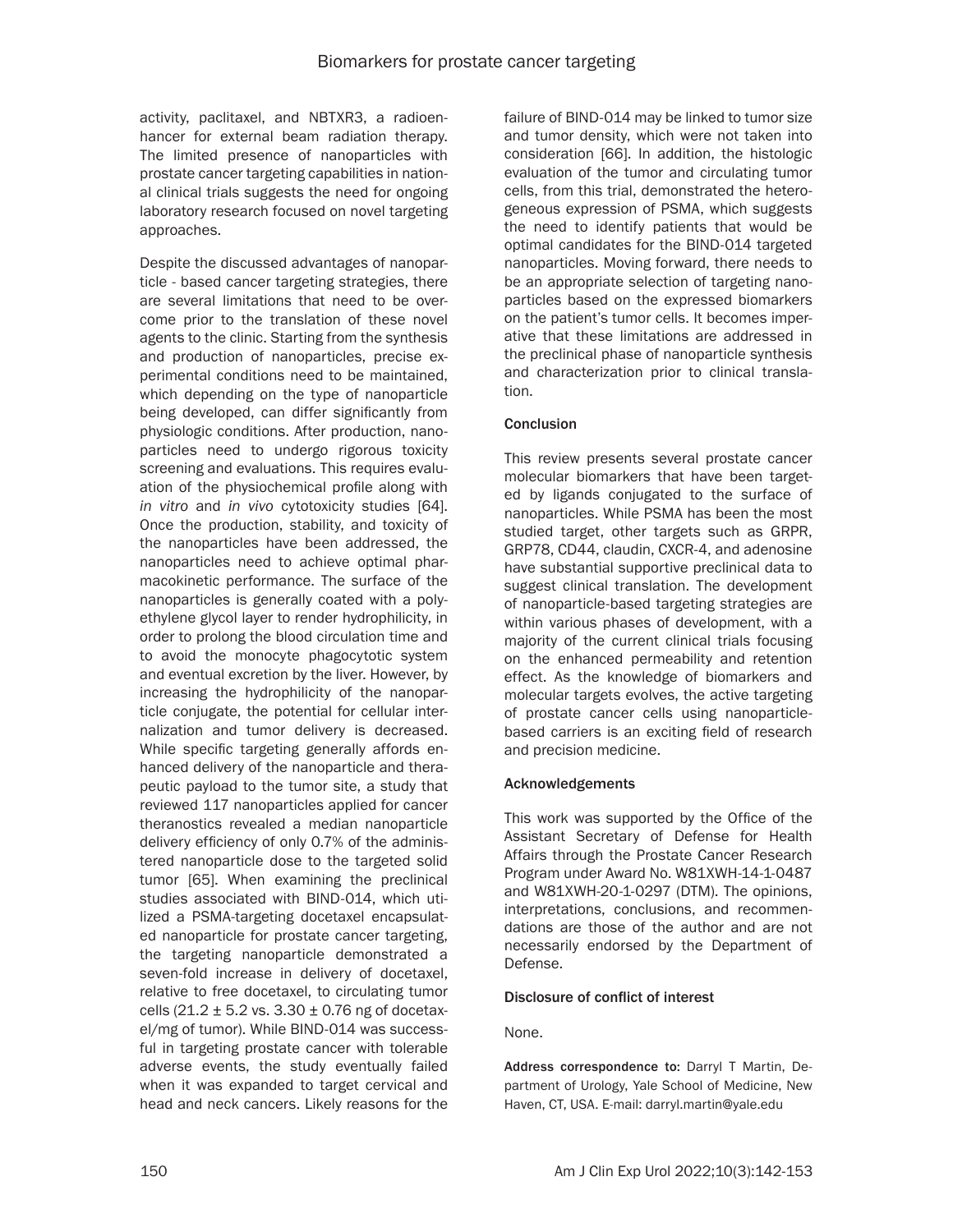### **References**

- [1] Kim BY, Rutka JT and Chan WC. Nanomedicine. N Engl J Med 2010; 363: 2434-2443.
- [2] Wagner V, Dullaart A, Bock AK and Zweck A. The emerging nanomedicine landscape. Nat Biotechnol 2006; 24: 1211-1217.
- [3] Shi J, Kantoff PW, Wooster R and Farokhzad OC. Cancer nanomedicine: progress, challenges and opportunities. Nat Rev Cancer 2017; 17: 20-37.
- [4] Kim DK, Mikhaylova M, Wang FH, Kehr J, Bjelke B, Zhang Y, Tsakalakos T and Muhammed M. Starch-coated superparamagnetic nanoparticles as MR contrast agents. Chem Mater 2003; 15: 4343-4351.
- [5] Sajja HK, East MP, Mao H, Wang YA, Nie S and Yang L. Development of multifunctional nanoparticles for targeted drug delivery and noninvasive imaging of therapeutic effect. Curr Drug Discov Technol 2009; 6: 43-51.
- [6] Peer D, Karp JM, Hong S, Farokhzad OC, Margalit R and Langer R. Nanocarriers as an emerging platform for cancer therapy. Nat Nanotechnol 2007; 2: 751-760.
- [7] Bertrand N, Wu J, Xu X, Kamaly N and Farokhzad OC. Cancer nanotechnology: the impact of passive and active targeting in the era of modern cancer biology. Adv Drug Deliv Rev 2014; 66: 2-25.
- [8] Chow EK and Ho D. Cancer nanomedicine: from drug delivery to imaging. Sci Transl Med 2013; 5: 216rv214.
- [9] Bawa R. Regulating nanomedicine can the FDA handle it? Curr Drug Deliv 2011; 8: 227- 234.
- [10] Iyer AK, Khaled G, Fang J and Maeda H. Exploiting the enhanced permeability and retention effect for tumor targeting. Drug Discov Today 2006; 11: 812-818.
- [11] Kukowska-Latallo JF, Candido KA, Cao Z, Nigavekar SS, Majoros IJ, Thomas TP, Balogh LP, Khan MK and Baker JR Jr. Nanoparticle targeting of anticancer drug improves therapeutic response in animal model of human epithelial cancer. Cancer Res 2005; 65: 5317-5324.
- [12] Heo GS, Zhao Y, Sultan D, Zhang X, Detering L, Luehmann HP, Zhang X, Li R, Choksi A, Sharp S, Levingston S, Primeau T, Reichert DE, Sun G, Razani B, Li S, Weilbaecher KN, Dehdashti F, Wooley KL and Liu Y. Assessment of copper nanoclusters for accurate in vivo tumor imaging and potential for translation. ACS Appl Mater Interfaces 2019; 11: 19669-19678.
- [13] Printz C. Prostate cancer mortality projections reach a new high: with prostate cancer deaths projected to rise to their highest level in 20 years, some experts worry that changes to screening guidelines made in 2012 could be a factor. Cancer 2020; 126: 3893-3894.
- [14] de Bono JS, Logothetis CJ, Molina A, Fizazi K, North S, Chu L, Chi KN, Jones RJ, Goodman OB Jr, Saad F, Staffurth JN, Mainwaring P, Harland S, Flaig TW, Hutson TE, Cheng T, Patterson H, Hainsworth JD, Ryan CJ, Sternberg CN, Ellard SL, Flechon A, Saleh M, Scholz M, Efstathiou E, Zivi A, Bianchini D, Loriot Y, Chieffo N, Kheoh T, Haqq CM and Scher HI; COU-AA-301 Investigators. Abiraterone and increased survival in metastatic prostate cancer. N Engl J Med 2011; 364: 1995-2005.
- [15] Ghosh A and Heston WD. Tumor target prostate specific membrane antigen (PSMA) and its regulation in prostate cancer. J Cell Biochem 2004; 91: 528-539.
- [16] Israeli RS, Powell CT, Corr JG, Fair WR and Heston WD. Expression of the prostate-specific membrane antigen. Cancer Res 1994; 54: 1807-1811.
- [17] Perner S, Hofer MD, Kim R, Shah RB, Li H, Moller P, Hautmann RE, Gschwend JE, Kuefer R and Rubin MA. Prostate-specific membrane antigen expression as a predictor of prostate cancer progression. Hum Pathol 2007; 38: 696-701.
- [18] Hrkach J, Von Hoff D, Mukkaram Ali M, Andrianova E, Auer J, Campbell T, De Witt D, Figa M, Figueiredo M, Horhota A, Low S, McDonnell K, Peeke E, Retnarajan B, Sabnis A, Schnipper E, Song JJ, Song YH, Summa J, Tompsett D, Troiano G, Van Geen Hoven T, Wright J, LoRusso P, Kantoff PW, Bander NH, Sweeney C, Farokhzad OC, Langer R and Zale S. Preclinical development and clinical translation of a PSMA-targeted docetaxel nanoparticle with a differentiated pharmacological profile. Sci Transl Med 2012; 4: 128ra139.
- [19] Autio KA, Dreicer R, Anderson J, Garcia JA, Alva A, Hart LL, Milowsky MI, Posadas EM, Ryan CJ, Graf RP, Dittamore R, Schreiber NA, Summa JM, Youssoufian H, Morris MJ and Scher HI. Safety and efficacy of BIND-014, a docetaxel nanoparticle targeting prostate-specific membrane antigen for patients with metastatic castration-resistant prostate cancer: a phase 2 clinical trial. JAMA Oncol 2018; 4: 1344- 1351.
- [20] Mangadlao JD, Wang X, McCleese C, Escamilla M, Ramamurthy G, Wang Z, Govande M, Basilion JP and Burda C. Prostate-specific membrane antigen targeted gold nanoparticles for theranostics of prostate cancer. ACS Nano 2018; 12: 3714-3725.
- [21] Nagesh PKB, Johnson NR, Boya VKN, Chowdhury P, Othman SF, Khalilzad-Sharghi V, Hafeez BB, Ganju A, Khan S, Behrman SW, Zafar N, Chauhan SC, Jaggi M and Yallapu MM. PSMA targeted docetaxel-loaded superparamagnetic iron oxide nanoparticles for prostate cancer. Colloids Surf B Biointerfaces 2016; 144: 8-20.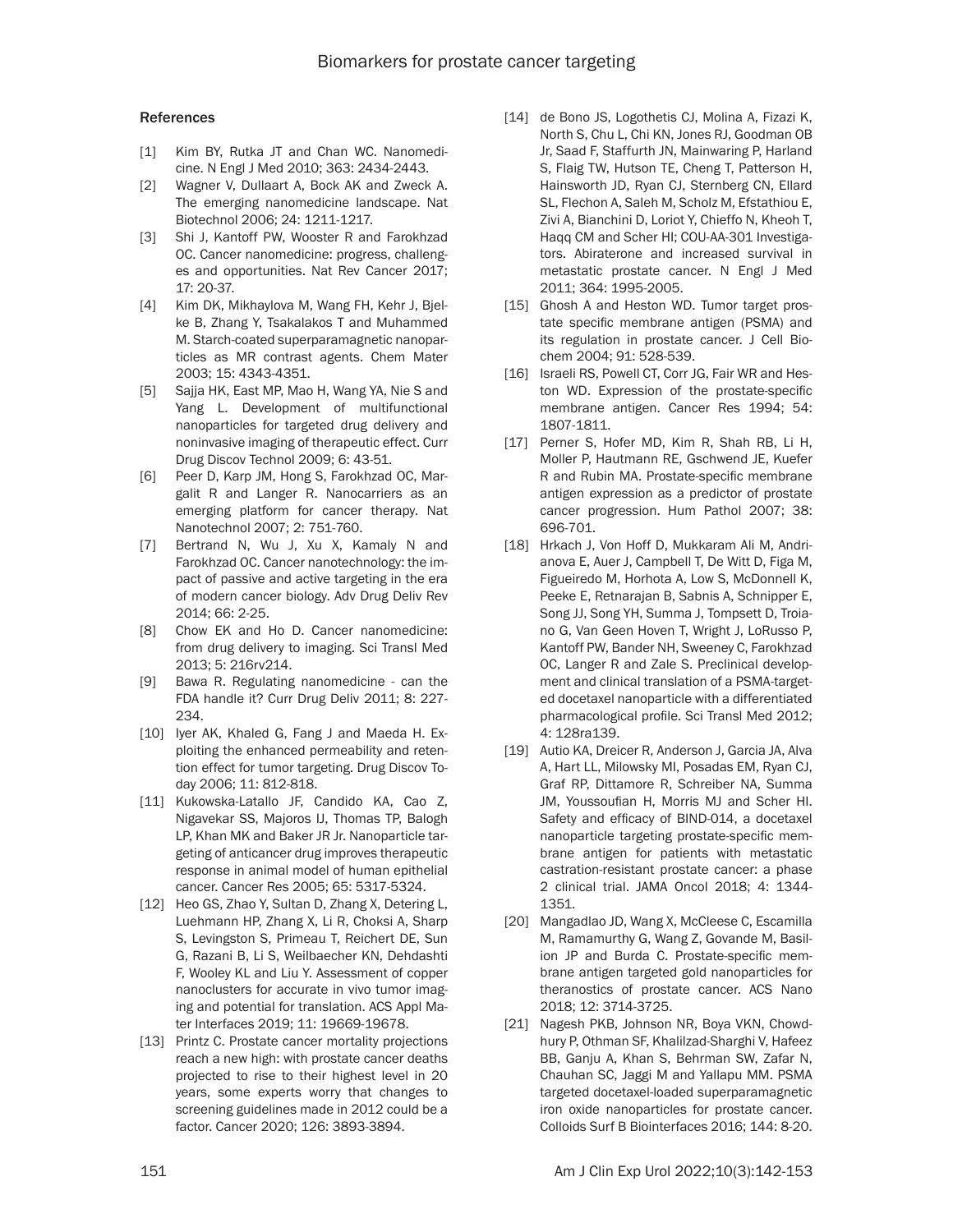- [22] Tse BW, Cowin GJ, Soekmadji C, Jovanovic L, Vasireddy RS, Ling MT, Khatri A, Liu T, Thierry B and Russell PJ. PSMA-targeting iron oxide magnetic nanoparticles enhance MRI of preclinical prostate cancer. Nanomedicine (Lond) 2015; 10: 375-386.
- [23] Pang ST, Lin FW, Chuang CK and Yang HW. Codelivery of docetaxel and p44/42 MAPK siRNA using PSMA antibody-conjugated BSA-PEI layer-by-layer nanoparticles for prostate cancer target therapy. Macromol Biosci 2017; 17.
- [24] Yallapu MM, Khan S, Maher DM, Ebeling MC, Sundram V, Chauhan N, Ganju A, Balakrishna S, Gupta BK, Zafar N, Jaggi M and Chauhan SC. Anti-cancer activity of curcumin loaded nanoparticles in prostate cancer. Biomaterials 2014; 35: 8635-8648.
- [25] Aggarwal BB. Prostate cancer and curcumin: add spice to your life. Cancer Biol Ther 2008; 7: 1436-1440.
- [26] Farokhzad OC, Cheng J, Teply BA, Sherifi I, Jon S, Kantoff PW, Richie JP and Langer R. Targeted nanoparticle-aptamer bioconjugates for cancer chemotherapy in vivo. Proc Natl Acad Sci U S A 2006; 103: 6315-6320.
- [27] Javier DJ, Nitin N, Levy M, Ellington A and Richards-Kortum R. Aptamer-targeted gold nanoparticles as molecular-specific contrast agents for reflectance imaging. Bioconjug Chem 2008; 19: 1309-1312.
- [28] Dhar S, Gu FX, Langer R, Farokhzad OC and Lippard SJ. Targeted delivery of cisplatin to prostate cancer cells by aptamer functionalized Pt(IV) prodrug-PLGA-PEG nanoparticles. Proc Natl Acad Sci U S A 2008; 105: 17356- 17361.
- [29] Cheng J, Teply BA, Sherifi I, Sung J, Luther G, Gu FX, Levy-Nissenbaum E, Radovic-Moreno AF, Langer R and Farokhzad OC. Formulation of functionalized PLGA-PEG nanoparticles for in vivo targeted drug delivery. Biomaterials 2007; 28: 869-876.
- [30] Bagalkot V, Zhang L, Levy-Nissenbaum E, Jon S, Kantoff PW, Langer R and Farokhzad OC. Quantum dot-aptamer conjugates for synchronous cancer imaging, therapy, and sensing of drug delivery based on bi-fluorescence resonance energy transfer. Nano Lett 2007; 7: 3065-3070.
- [31] Kim D, Jeong YY and Jon S. A drug-loaded aptamer-gold nanoparticle bioconjugate for combined CT imaging and therapy of prostate cancer. ACS Nano 2010; 4: 3689-3696.
- [32] Mansi R, Fleischmann A, Macke HR and Reubi JC. Targeting GRPR in urological cancers--from basic research to clinical application. Nat Rev Urol 2013; 10: 235-244.
- [33] Smith CJ, Volkert WA and Hoffman TJ. Gastrin releasing peptide (GRP) receptor targeted ra-

diopharmaceuticals: a concise update. Nucl Med Biol 2003; 30: 861-868.

- [34] Martin AL, Hickey JL, Ablack AL, Lewis JD, Luyt LG and Gillies ER. Synthesis of bombesin-functionalized iron oxide nanoparticles and their specific uptake in prostate cancer cells. J Nanopart Res 2009; 12: 1599-1608.
- [35] Zambre A, Silva F, Upendran A, Gano L, Paulo A and Kannan R. Evaluation of tumor targeting efficacy of 67Ga-labeled bombesin peptide functionalized gold nanoparticle in mice model. J Nucl Med 2014; 55: 1386-1386.
- [36] Mendoza-Sánchez AN, Ferro-Flores G, Ocampo-García BE, Morales-Avila E, de M Ramírez F, De León-Rodríguez LM, Santos-Cuevas CL, Medina LA, Rojas-Calderón EL and Camacho-López MA. Lys3-bombesin conjugated to 99mTc-labelled gold nanoparticles for in vivo gastrin releasing peptide-receptor imaging. J Biomed Nanotechnol 2010; 6: 375-384.
- [37] Cai H, Xie F, Mulgaonkar A, Chen L, Sun X, Hsieh JT, Peng F, Tian R, Li L, Wu C and Ai H. Bombesin functionalized (64)Cu-copper sulfide nanoparticles for targeted imaging of orthotopic prostate cancer. Nanomedicine (Lond) 2018; 13: 1695-1705.
- [38] Lee CM, Jeong HJ, Cheong SJ, Kim EM, Kim DW, Lim ST and Sohn MH. Prostate cancertargeted imaging using magnetofluorescent polymeric nanoparticles functionalized with bombesin. Pharm Res 2010; 27: 712-721.
- [39] Lee AS. Glucose-regulated proteins in cancer: molecular mechanisms and therapeutic potential. Nat Rev Cancer 2014; 14: 263-276.
- [40] Cultrara CN, Kozuch SD, Ramasundaram P, Heller CJ, Shah S, Beck AE, Sabatino D and Zilberberg J. GRP78 modulates cell adhesion markers in prostate cancer and multiple myeloma cell lines. BMC Cancer 2018; 18: 1263.
- [41] Kang J, Zhao G, Lin T, Tang S, Xu G, Hu S, Bi Q, Guo C, Sun L, Han S, Xu Q, Nie Y, Wang B, Liang S, Ding J and Wu K. A peptide derived from phage display library exhibits anti-tumor activity by targeting GRP78 in gastric cancer multidrug resistance cells. Cancer Lett 2013; 339: 247-259.
- [42] Zhang X, He Z, Xiang L, Li L, Zhang H, Lin F and Cao H. Codelivery of GRP78 siRNA and docetaxel via RGD-PEG-DSPE/DOPA/CaP nanoparticles for the treatment of castrationresistant prostate cancer. Drug Des Devel Ther 2019; 13: 1357-1372.
- [43] Ferrara F, Staquicini DI, Driessen WHP, D'Angelo S, Dobroff AS, Barry M, Lomo LC, Staquicini FI, Cardo-Vila M, Soghomonyan S, Alauddin MM, Flores LG 2nd, Arap MA, Lauer RC, Mathew P, Efstathiou E, Aparicio AM, Troncoso P, Navone NM, Logothetis CJ, Marchio S, Gelovani JG, Sidman RL, Pasqualini R and Arap